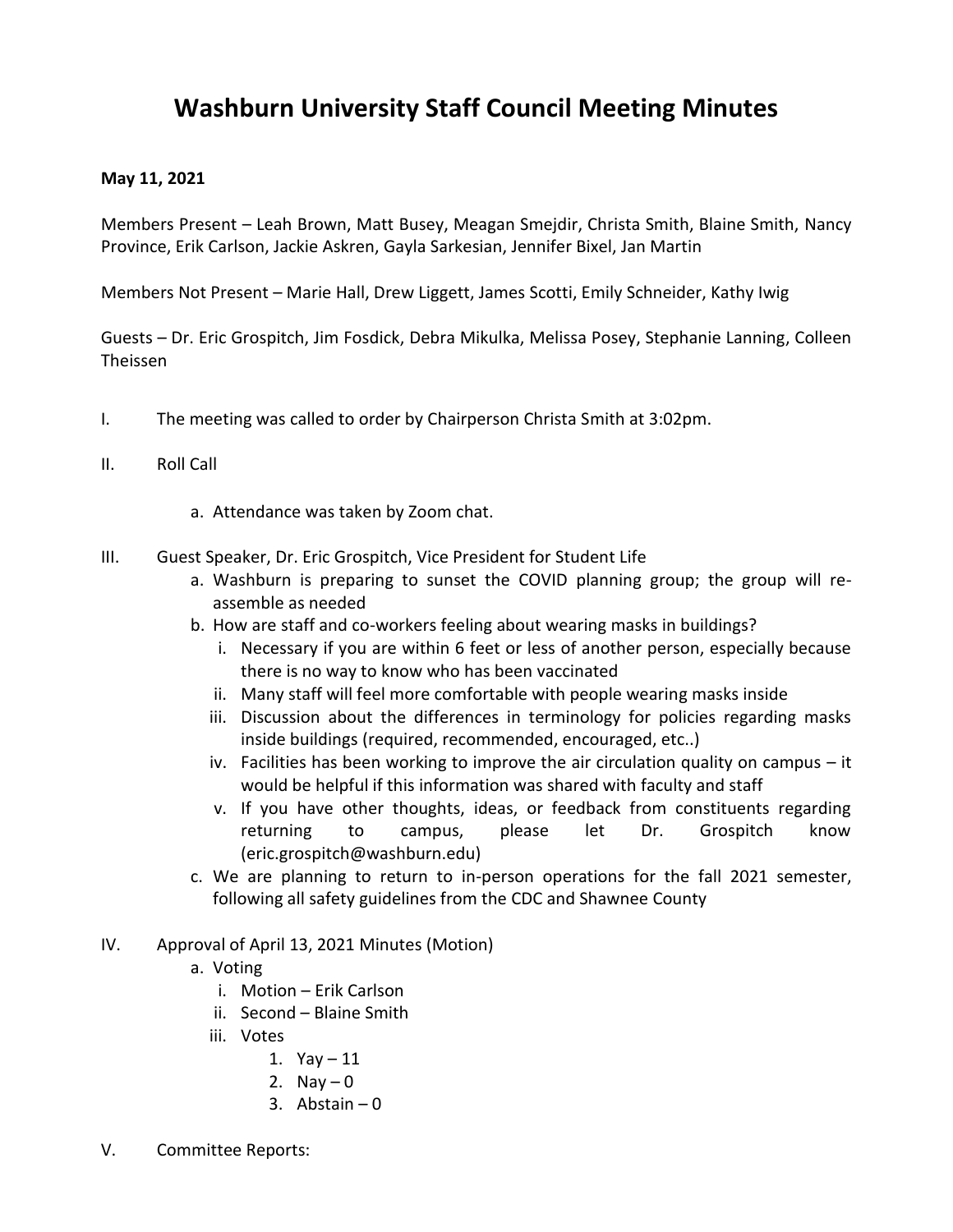- a. Chair Report Christa Smith
	- i. Meeting with Dr. Farley May  $3<sup>rd</sup>$ 
		- 1. Christa shared concerns from staff members regarding the return to campus specifically around the ability to social distance, confirmation of vaccination
			- a. Students will not be required to be vaccinated to attend class
			- b. It is unlikely that faculty and staff will be required to be vaccinated to return to campus
		- 2. Restoring the budget cuts
			- a. Still working on some things related to this subject
			- b. Working on coming to an agreement with the Kansas Legislature
			- c. Recently a bill that will allow 18 year olds to conceal carry was passed
			- d. Looking in to tech schools to provide the Kansas Promise scholarship
			- e. Foster care tuition bill looking in to additional information
		- 3. An increase of 2% for tuition has been proposed; if this is approved by both the students and WUBOR then a salary package is possible, but if it is not approved, then there will likely be no salary package
- b. Board of Regents Meeting Update Christa Smith
	- i. May  $5<sup>th</sup>$ 
		- 1. Audit committee- WUBOR accepted audit findings
		- 2. Facilities improvements got passed
		- 3. Watermark contract renewed
		- 4. New academic programs approved, some that are phasing out
- c. All Faculty/Staff Email/Posting Committee Jackie Askren, Christa Smith
	- i. Committee met in early May
		- 1. Looking at Yammer as a product to replace Workplace
		- 2. Evaluating the pros/cons of the Yammer product
		- 3. Making some decisions about who will have access to send out messages to all faculty/staff via email at the next meeting
- d. Benefits Committee Jennifer Bixel, Emily Schneider, Christa Smith
	- i. No meeting
- e. Food Advisory Committee Jan Martin
	- i. Chartwells will refresh Union Market will be called Union Café, the corner store will be called The Market
	- ii. Taco Cantina will be added to food options in the union
	- iii. Refresh project will be happening over the summer 2021
- f. Parking Ticket Committee Leah Brown, Blaine Smith
	- i. No meeting
- g. Safety Committee Jackie Askren
	- i. COVID testing was offered during graduation
	- ii. Facilities law building contractor will be here this week to start construction
		- 1. New lighting in parking lots 7 and 9
		- 2. Parking lot S will be re-paved over the summer
		- 3. Replacing the pavers on the BTAC patio, improving water drainage system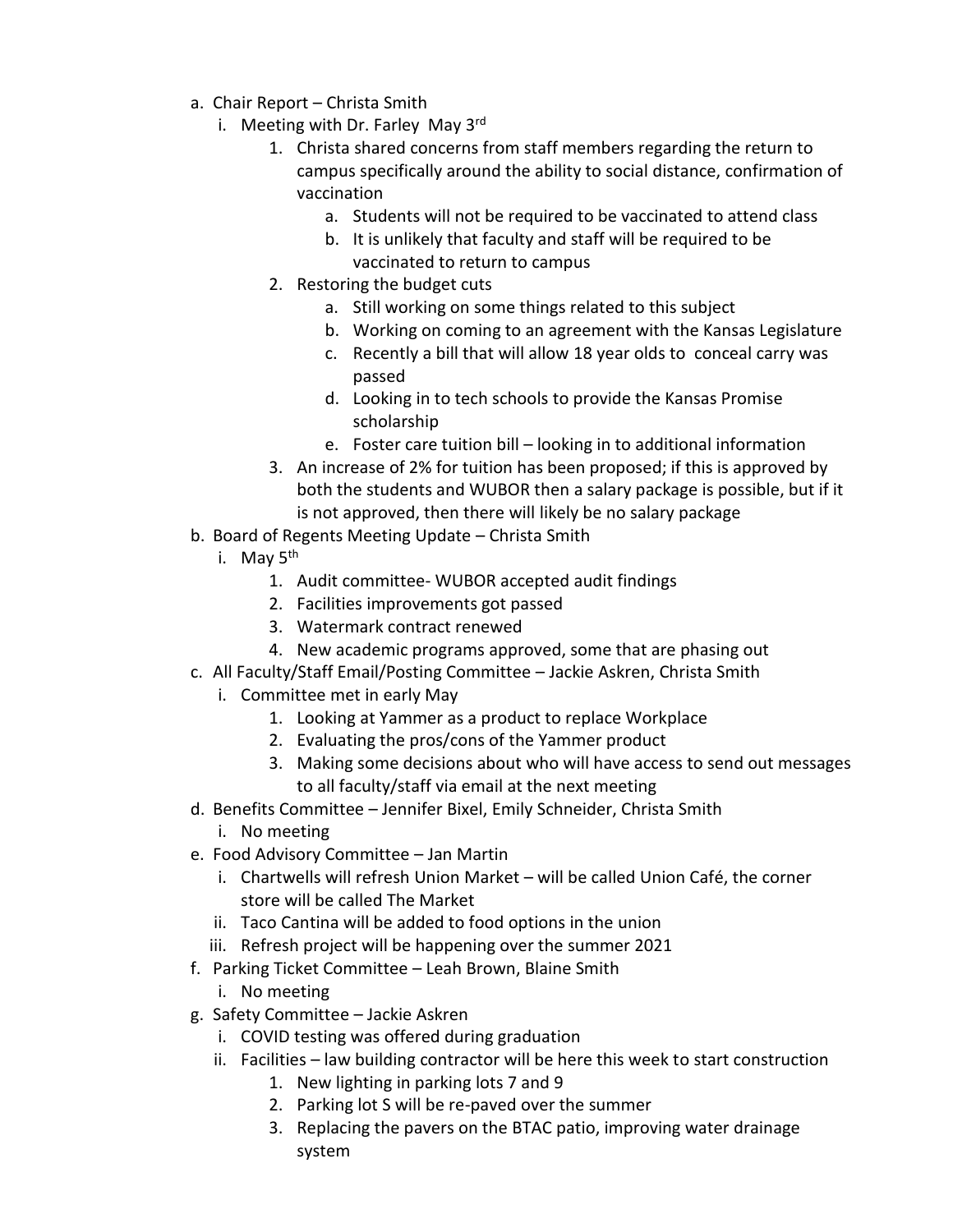- 4. Fire dept at indoor practice facility they are just doing practice drills
- iii. COVID vaccine clinics are still being offered at the Student Health Center please contact them if you want to get a vaccine
- iv. Bird Scooters motorized scooters are banned/prohibited from campus, but there will be places near campus that the scooters can be parked if someone is going to campus
- VI. Old Business:
	- a. Employee Recognition Ceremony on May 14, 2021 from 3:00pm-5:00pm in Washburn A & B
		- i. Recognition for 2020 and 2021
		- ii. Remarks will begin at 3:30pm
		- iii. Videos and livestreaming available during the event
		- iv. Pre-packaged food with both sweet and savory options
		- v. There will be indoor and outdoor seating options
		- vi. Masks required to attend the event
- VII. New Business:
	- a. Safety in Returning to Campus
		- i. Concerns about airflow issues in building, the mask policies, vaccinations, etc.. brought to Christa
		- ii. If you constituents have concerns, please pass the information along to Christa
		- iii. June 1 date for returning to campus this is for student facing positions/offices and academic departments
			- 1. If you or your constituents have a concern about this date and returning to campus, they should work with their supervisor and HR
- VIII. Informational Items:
	- a. Changes to the TIAA retirement plan; we have hired Inifintas to evaluate Washburn's retirement plan
		- i. There will be a default options, and then a Retire Plus option
			- 1. The default option is the traditional one
			- 2. The Retire Plus option is designed for folks who are closer to retirement
		- ii. There is nothing that individuals need to do right now, but more details to come in the fall so that you can make a selection
	- b. Next Meeting: June 8, 2021 from 3:00pm-4:00pm, held via Zoom video conference
- IX. Adjournment (Motion)
	- a. Motion Erik Carlson
	- b. Second Matt Busey
	- c. Vote
		- i. Yay 11
		- ii. Nay 0
		- iii. Abstain 0